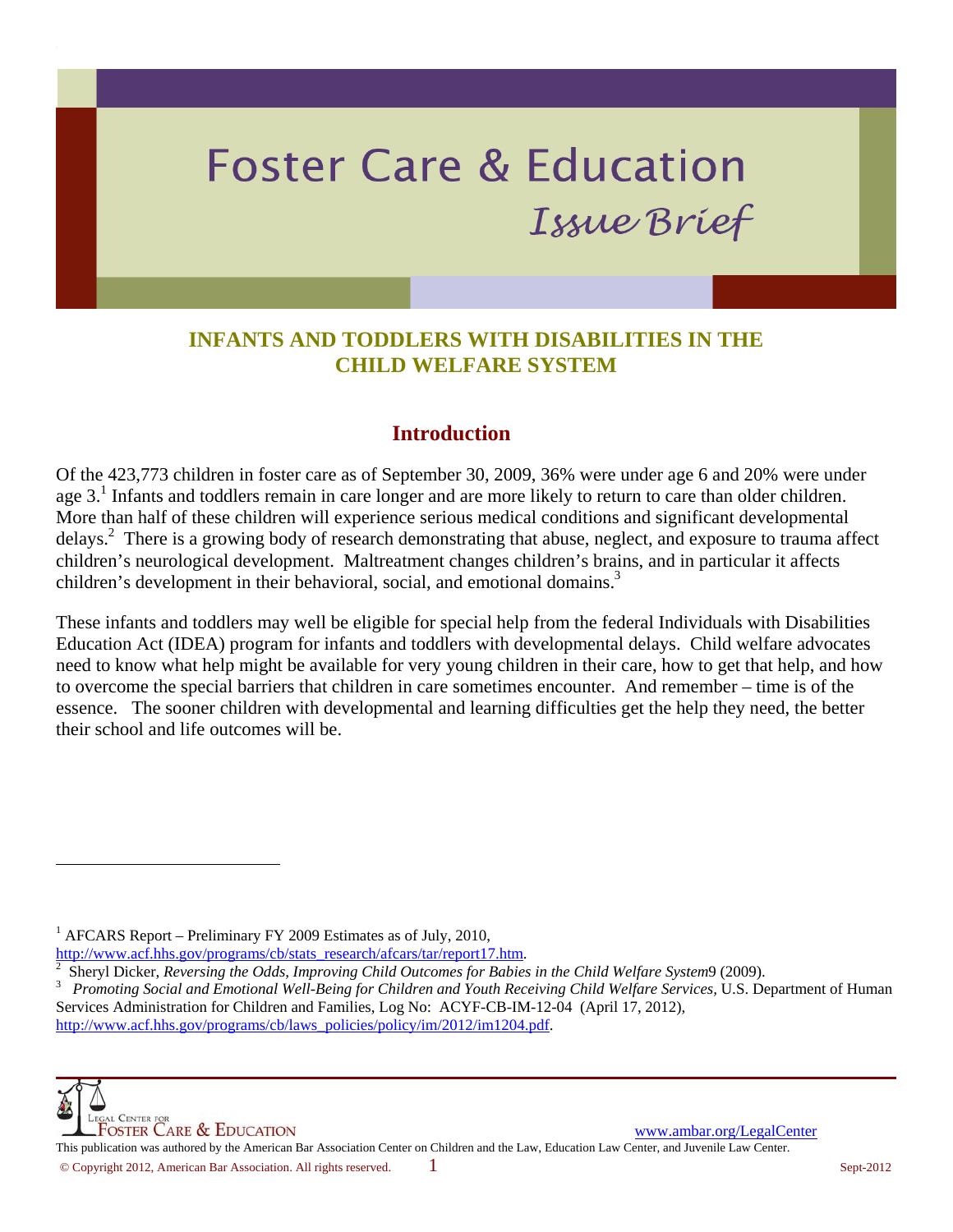### **Q: How is the need for early intervention services for infants and toddlers (birth to age 3) with developmental delays addressed in the IDEA?**

**A:** In 1986, the IDEA was amended to help states provide "early intervention" services to children with disabilities who had not yet reached school-age. The part of the IDEA that applies to children from birth to their  $3<sup>rd</sup>$  birthday is now called "Part C." The IDEA was again significantly changed in 2004, including some key amendments to Part C. On October 28, 2011, final regulations implementing the Part C changes went into  $effect.<sup>4</sup>$ 

All states currently accept federal funding under Part C and thus are required to fulfill its mandates. Each state has a "lead agency" that is charged with ensuring compliance with the law. Like the school-aged and preschool parts of the IDEA (known as Part B), Part C is an "entitlement" program. That means that any child who is eligible for services has a right to receive those services. However, Part C programs can look quite different in different states. This is because the federal law gives states choices about, for example, whether the state will charge for some Part C services;<sup>5</sup> whether children can remain in the Part C system (with some conditions) beyond age 3; and whether, once a child is referred, the state must conduct a comprehensive evaluation, or (subject to the parent's right to bypass the screen), it can first screen children to determine whether they should be evaluated to determine whether they are eligible for services.

## **Q: Are any of the recent amendments to Part C or the new regulations specific to children in care?**

**A:** Yes! Several important changes to Part C emphasize the urgency of reaching eligible, but un-served, infants and toddlers in foster care. Perhaps most important, the IDEA and the regulations now require that all infants and toddlers for whom abuse and neglect has been substantiated or who are identified as directly affected by illegal substance abuse or withdrawal symptoms resulting from prenatal drug exposure be referred to the Part C system for screening and/or evaluation.<sup>6</sup> In addition, Congress added "infants and toddlers in foster care" to the Act's "purpose clause" as children who are "historically underrepresented" in the early intervention system.<sup>7</sup>

The state's lead agency must ensure that the state's "child find" system targets infants and toddlers who are "in foster care" or who are "wards of the State"<sup>8</sup> and that this system is coordinated with the efforts of the "[c]hild protection and child welfare programs, including programs administered by, and services provided through, the foster care agency and the State agency responsible for administering Child Abuse Prevention and Treatment

 $\overline{\phantom{a}}$ 

<sup>&</sup>lt;sup>4</sup> The Part C regulations are at:  $\frac{\text{http://www.gpo.gov/fdsys/pkg/FR-2011-09-28/pdf/2011-22783.pdf}}{5 \text{ Put child find a} (1.5 \text{ ft})}$ 

<sup>&</sup>lt;sup>5</sup> But child find, evaluation and assessment, service coordination, costs related to developing and reviewing service plans, and use of procedural safeguards must be free and the state must not charge families that are below the state's standard for "inability to pay." See, 34 C.F.R. §303.521(a)(4)(ii),(b).

<sup>6</sup> 34 C.F.R. §303.303(b).

 $7^{7}$  34 C.F.R. § 303.1(d).

 $8\,$  34 C.F.R. § 303.302(b)(1)(ii).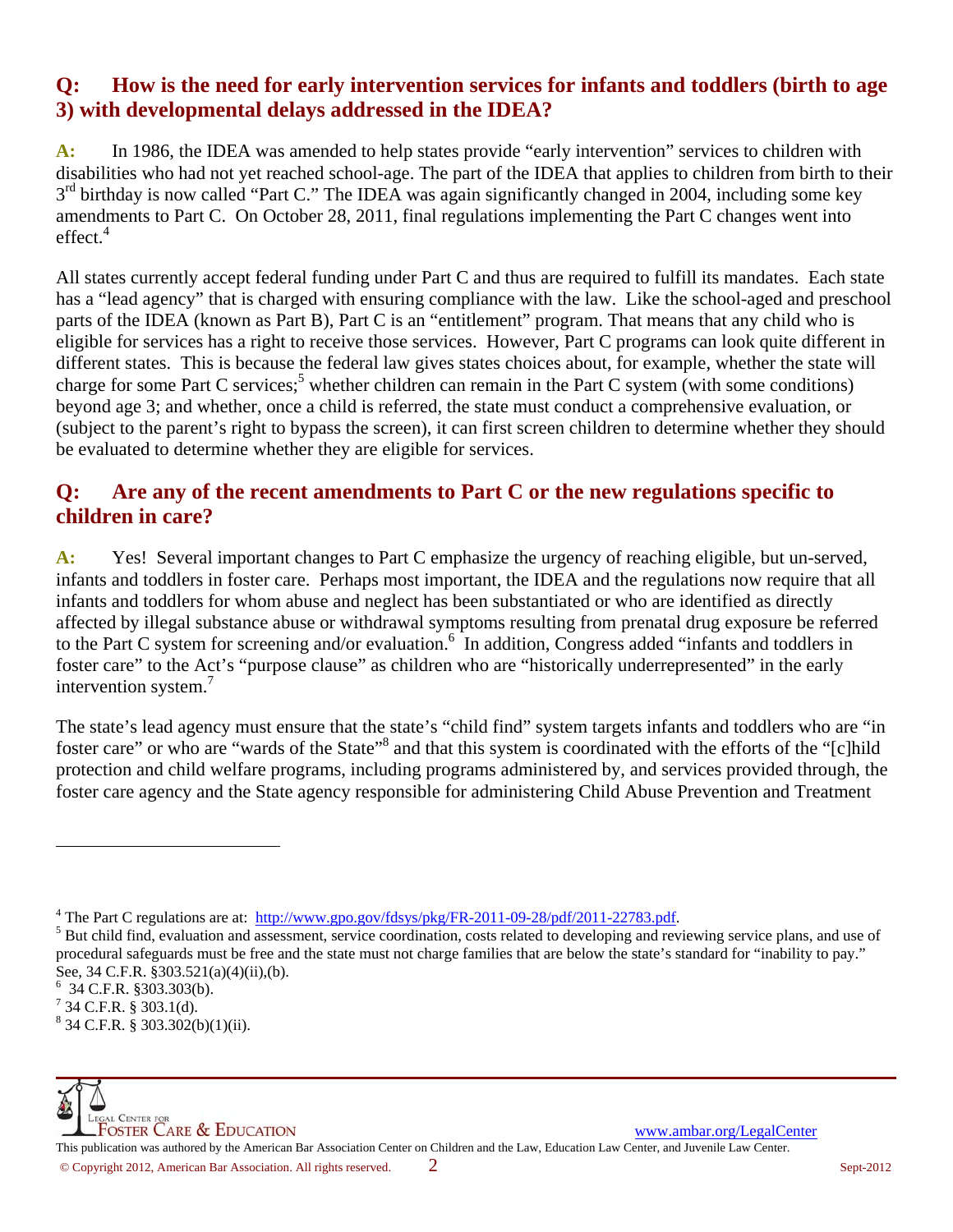Act (CAPTA)."<sup>9</sup> "Public agencies and staff in the child welfare system, including child protective service and foster care," are added as primary referral sources (*i.e.,* they are directed to refer any child who may be in need of Part C services within 7 calendar days of the time the child is identified as potentially eligible for Part C services).<sup>10</sup> Definitions of "parent" and "ward of the State" and the rules for "surrogate parents" were added or clarified and these now closely resemble comparable rules and definitions in Part  $B<sup>11</sup>$ 

# **Q: Which children qualify for Part C services?**

**A:** A child under age 3 qualifies for Part C services if the child (1) is experiencing a developmental delay, as measured by appropriate diagnostic instruments and procedures or through informed clinical opinion, $12$  in one or more of the following areas of development: cognitive, physical (including vision and hearing), communication, social or emotional, or adaptive (self help); or (2) has a physical or mental condition that has a high probability of resulting in a developmental delay (for example, severe attachment disorders, disorders secondary to exposure to toxic substances including fetal alcohol syndrome, and chromosomal abnormalities such as Down Syndrome).

Each state sets its own standard for the level of delay that constitutes a "developmental delay" in that state (for example, Pennsylvania has set the bar at a 25% delay in any one of the developmental domains). If the child meets the state's standard IN ANY ONE of the developmental areas, including the social or emotional domain, then the child is eligible for Part C services directed to that domain. A state has the option to include "at-risk infants and toddlers" (such as low birth weight babies and children with a history of abuse or neglect) in the program, or it can choose to monitor "at-risk" children to determine whether they experience developmental delays as they get older.

# **Q: What services are available under Part C?**

**A:** A critical Part C component is called "service coordination." Eligible children must be assigned a service coordinator who – together with the parent – participates in the team that develops the written service plan or "Individualized Family Service Plan" (IFSP). The service coordinator is the "single point of contact" who works with the family to ensure compliance with Part C. The non-exhaustive list of other Part C services includes: assistive technology devices and services, audiology services, family training, counseling, and home visits, health services, medical services (to assess the child and determine what Part C services are needed, but not on-going treatment that must be provided by a doctor), nutrition services, nursing services, occupational and physical therapy, sign language and cued speech, social work services, special instruction, psychological services, speech-language pathology, vision services, and transportation and other related costs.

 $\overline{\phantom{a}}$ 

<sup>&</sup>lt;sup>9</sup> 34 C.F.R. § 303.302(c)(1)(ii)(G). Each state's child find system is charged with ensuring that "[a]ll infants and toddlers with disabilities in the State who are eligible for early intervention services under [Part C] are identified, located, and evaluated," and that "[a]n effective method is developed and implemented to identify children who are in need of early intervention services." 34 C.F.R. §303.302(b)(1), (2).

<sup>10 34</sup> C.F.R. §303.303(a)(2)(i), (c)(9).

<sup>&</sup>lt;sup>11</sup> 34 C.F.R.  $\frac{2303.27}{34}$ ; 34 C.F.R.  $\frac{2303.37}{34}$ ; 34 C.F.R.  $\frac{2303.422}{34}$ .

See below for more on "informed clinical opinion."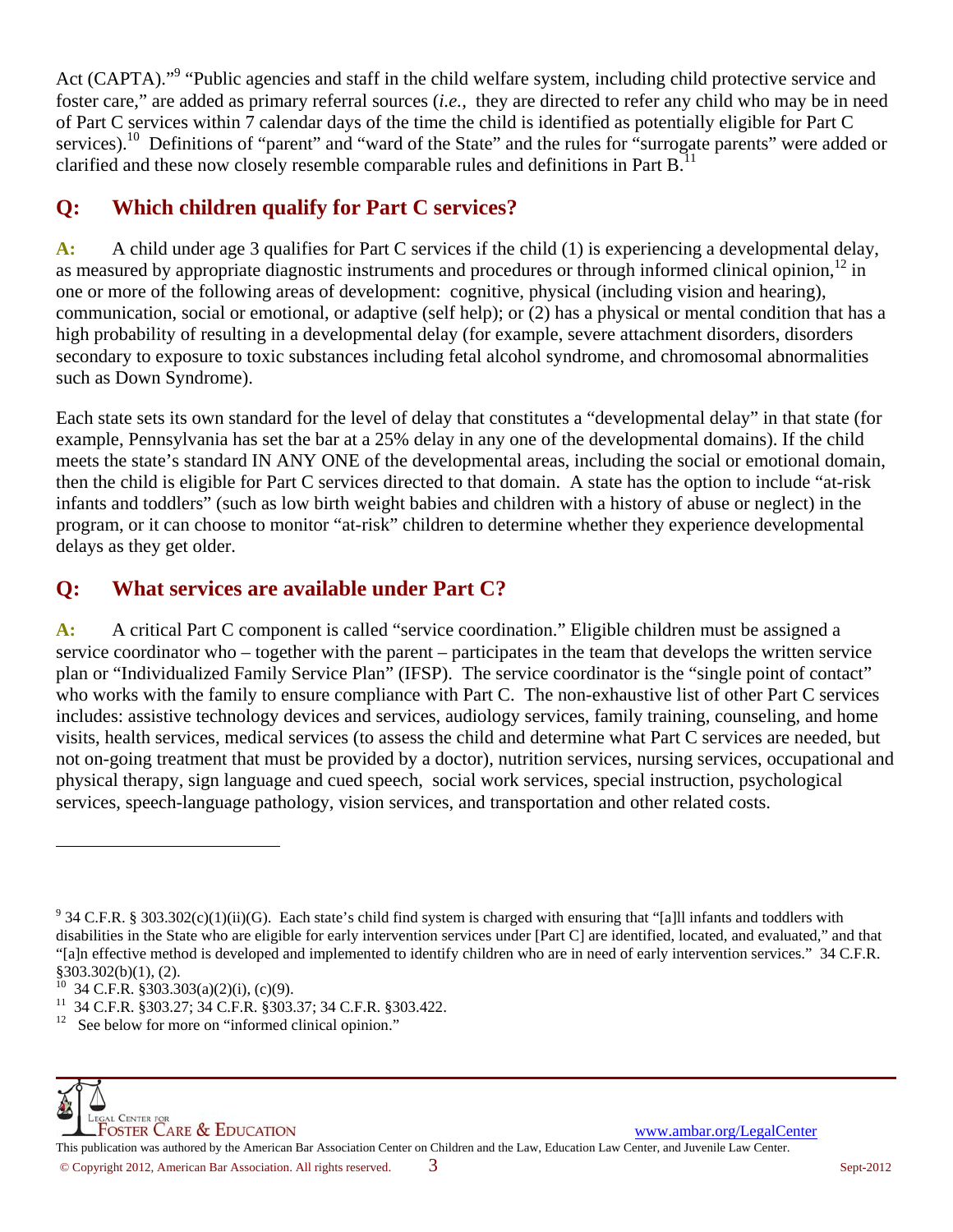## **Q: How is "parent" defined? How is "family" defined? What is the role of the "parent" and the "family" under Part C?**

A: The child's family plays an essential role in ensuring that an eligible child gets the help he or she needs. The "parent" gets notices, gives written consent to the child's initial evaluation and for services to begin, participates in the IFSP team meeting and transition planning, and has the right to agree or disagree with, for example, the child's proposed Part C services, and to ask for mediation or a hearing to resolve the dispute. Since participation in Part C is voluntary, the parent can decide that the child will not take part in the program at all.

In addition to the biological or adoptive parent, "parent" under Part C can include a foster parent (unless state law or contract prohibits the foster parent from serving as the Part C parent); a guardian generally authorized to act as the child's parent or to make early intervention, educational, health or developmental decisions for the child (but not the state if the child is a ward of the State); an individual who is acting as the child's parent (including a grandparent, a stepparent, or other relative with whom the child lives) or an individual who is legally responsible for the child's welfare; or a "surrogate parent."

Unless a court has decided that another person should make education decisions for a child,<sup>13</sup> an engaged birth or adoptive parent is the child's Part C decision maker. If there is no engaged birth/adoptive parent, the child's foster parent can serve unless state law prohibits foster parents from performing this role. Under no circumstances can a Part C provider or agency that provides any services to a child or family member of that child act as the child's Part C parent.

Part C also uses the term "family." With the parent's consent, when a child is determined to be eligible for Part C services, the agency must conduct a "family-directed assessment of the resources, priorities, and concerns of the family and the identification of the supports and services necessary to enhance the family's capacity to meet the developmental needs of that infant or toddler."14 With the concurrence of the "family," the child's IFSP must contain a statement of the results of the family assessment and the specific early intervention services needed to meet the unique needs of the child and the family. Although Part C does not define the term, it seems clear that "family" is a broader concept than "parent" and can, for example, include a sibling or other person in the family unit.

This broader concept of "family" provides a unique opportunity to have Part C services complement and enhance the services being provided through the child welfare agency to the birth and foster families. For example, when an infant or toddler child is in placement, especially for an extended period, the foster parent or other member of the foster family could qualify as a "family" – either instead of or in addition to the birth family. The foster family would then be a focus of the family assessment, and the services the foster family needs to enhance the child's development would be included in the child's IFSP. The IFSP could also include services that help the foster and birth parent work together with the child and service provider, which can aid in

 $\overline{a}$ 

<sup>&</sup>lt;sup>13</sup> For example, the court could have divested the birth/adoptive parent of the authority to make educational decisions for the child or could have issued an order appointing another person to perform this role. See, 34 C.F.R. §303.27(b).  $^{14}$  34 C.F.R. §303.321(a)(1)(B).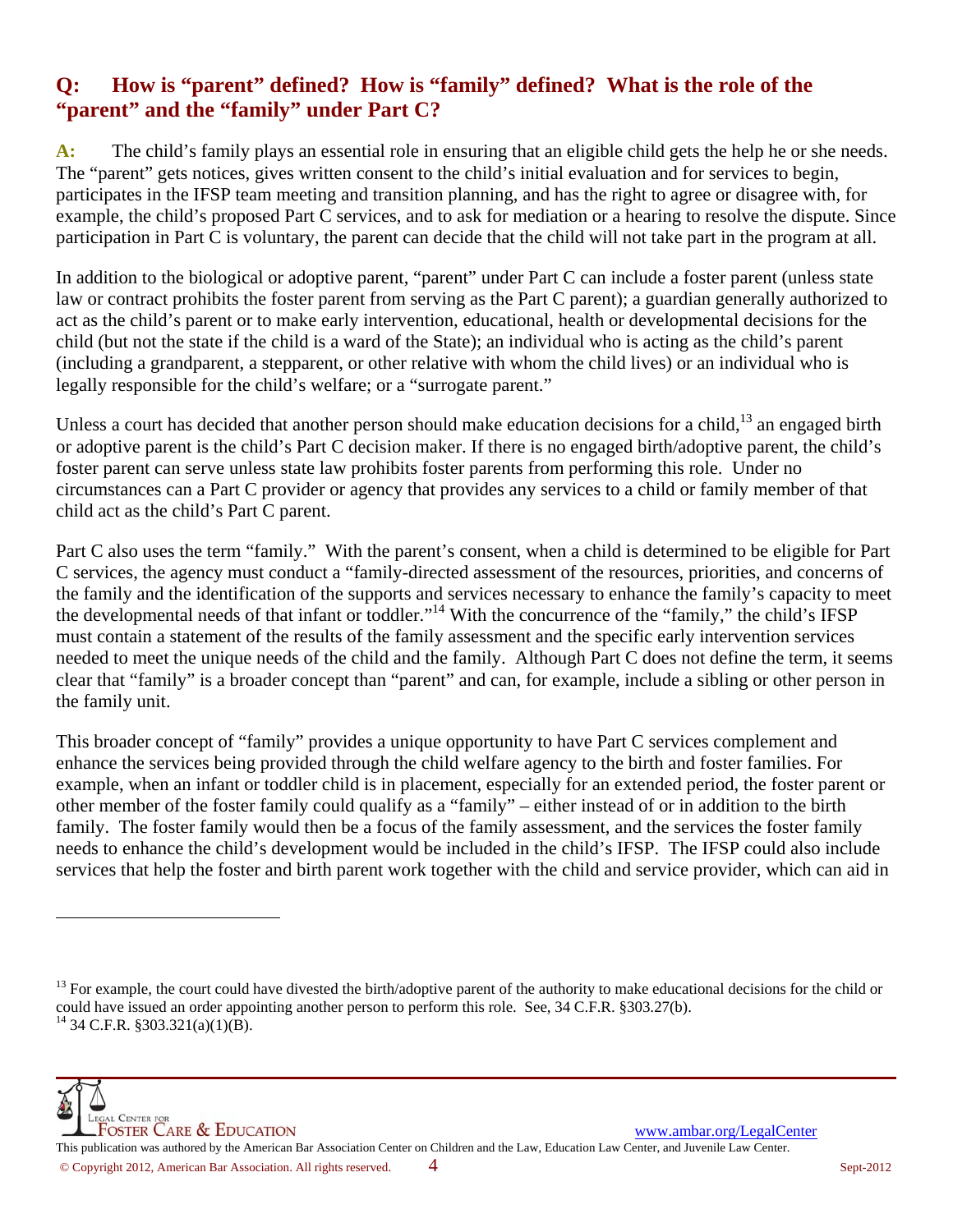a smooth transition when the child's plan calls for reunification. A cautionary note: If the birth parent is still the Part C decision maker, treating the foster parent as part of the family would probably require the birth parent's consent.

## **Q: When does a child need a surrogate parent? What can judges do?**

**A:** The state's lead agency for Part C or other Part C public agency must ensure that children's rights are protected when, after reasonable efforts, no "parent" can be located or the child is a "ward of the State" (which means that the child is in the custody of a child welfare agency and is not living with a foster parent who can serve as his "parent" for Part C purposes). In this situation, in most cases the agency must make reasonable efforts to assign a surrogate parent within 30 calendar days<sup>15</sup>. In an important new addition, the regulations state that, in implementing the surrogate parent requirements, the lead agency must "consult with the public agency that has been assigned care of the child."<sup>16</sup>

A judge who is overseeing the child's case can appoint a surrogate parent for a child who is a "ward of the State." Neither the Part C agency nor the court can assign as a surrogate parent a person who is an employee of the lead agency, a Part C public agency, or an early intervention service provider that provides early intervention services, education, care, or other services to the child or any family member of the child. The person appointed to be the child's surrogate parent cannot have a personal or professional interest that conflicts with the interest of the child he or she represents, and the person must have the knowledge and skills to ensure adequate representation of the child. Once assigned, the surrogate parent has all the rights of the birth/adoptive parent in the Part C system. $^{17}$ 

# **Q: As a child welfare advocate for a young child, how do I get a child evaluated for Part C services and how long should the evaluation process take?**

**A:** Parental consent is needed before a child can be screened or evaluated. The child welfare advocate must work closely with the birth/adoptive parent (foster parent, surrogate parent, or other authorized decision-maker) to secure that consent and to support the parent throughout the evaluation process. When the necessary parental consents are in place, the responsible Part C agency must conduct an evaluation of the child (including any necessary assessments of the child and family) and, if the child is eligible, complete the initial IFSP within 45 calendar days from the date the agency received the referral for assessment of the child.

Part C recognizes that it is hard to test very young children accurately and that there is a dearth of reliable standardized testing instruments. Part C therefore permits the evaluators to use "informed clinical opinion" to reach conclusions about whether a child has delays and needs Part C services. Since the family assessment is an important part of the evaluation process, the child welfare advocate should urge the parent and other crucial

 $\overline{a}$ 

<sup>15 34</sup> C.F.R. §303.422(g).

<sup>16 34</sup> C.F.R. §303.422(b)(2).

 $17$  34 C.F.R. §303.422(d),(f).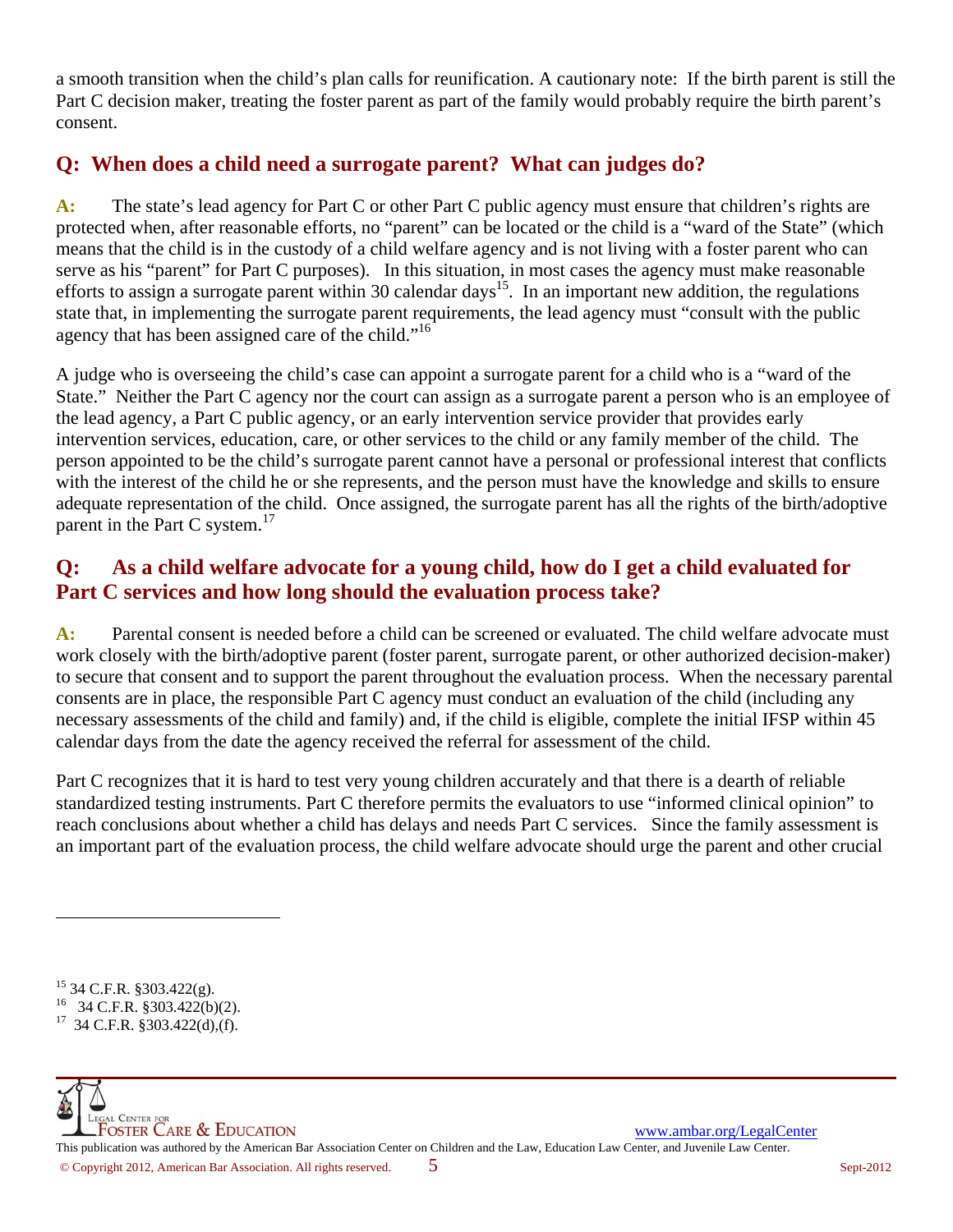family members to participate in that assessment and to help the evaluators understand the child from the family's (which could include the foster family's) perspective.

If the state has opted to screen children to determine whether an evaluation is necessary, the screen must be completed within this 45-calendar-day time period. The parent can decide to skip the screen altogether. If the screening results in a determination that no evaluation is needed, the parent must be notified in writing of this decision; the parent can then reject that determination and an evaluation must be conducted.

Because this system depends heavily on the child having an active parent participating and making decisions, it is incumbent on child welfare advocates to ensure that all infants and toddlers in care who are referred to Part C have an active parent or someone authorized to give needed consents and to represent the child throughout the evaluation process and afterwards. Otherwise children in care will continue to be under-identified and denied services when they need them the most.

Once the IFSP is completed and parental consent has been received, services must begin as soon as possible. Some states have specific deadlines. A parent can consent to some services (which then must start) while still disagreeing about other aspects of the IFSP.

## **Q: How can a child welfare advocate make sure that a child's IFSP contains all needed services and that those services are delivered, whenever possible, in a setting where children without disabilities would normally spend their day?**

**A:** Like the Individualized Education Program or IEP under Part B, for children over age 3 the IFSP is a contract between the Part C agency and the child's parents that specifies the services the child is entitled to receive, including the frequency, intensity, and method by which the services will be provided. Child welfare workers have an important role to play in supporting the family (which could include the foster family) throughout this process and making sure that all of the child's needs are identified by the IFSP team and included in the IFSP. The services must be based on pertinent data from the assessments, and, to the extent practicable, be based on peer-reviewed research. The IFSP must also include the steps needed to support the child's transition to the Part B Preschool program or other appropriate services. With the parents' consent and based on the voluntary "family assessment," the IFSP should also include the services the family needs to enhance the child's development.

Also like the IEP, the IFSP is developed at a team meeting. Team members include the child's parent (which could be the child's foster parent if that person is the child's decision maker); other family members selected by the parent; one or more persons directly involved in conducting the assessments and evaluations; appropriate persons who will be providing early intervention services to the child or family; if the parent choses to bring one, an advocate or other person outside the family (which could be the child's caseworker, attorney, or Guardian Ad Litem (GAL)); and the service coordinator.

With the child's developmental and permanency goals in mind and the parent's consent, child welfare advocates may be able to provide additional data, evaluations, and other information that can help the IFSP team. Take, for example, a child's whose permanency goal is reunification with her birth family. In the course of its responsibility to assess the family and determine what services are needed to help it enhance the child's development, the IFSP team could include in the IFSP family training or other support services that could also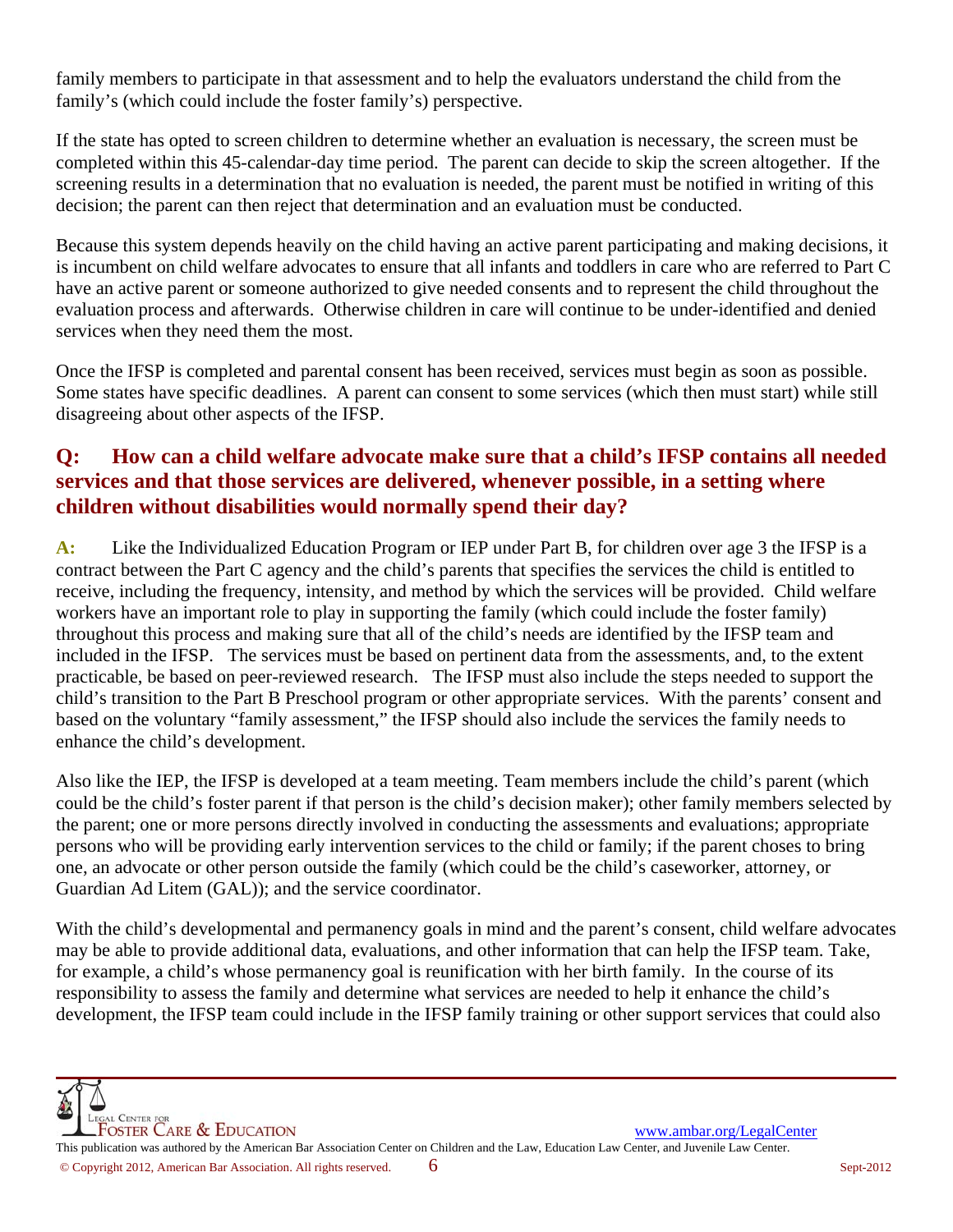expedite reunification. Or, for a child whose goal is adoption and for whom parental rights have been terminated, the family assessment and the family services portion of the IFSP should focus on the pre-adoptive parents.

Babies and toddlers are entitled to receive Part C services, to the maximum extent appropriate, in "natural environments." Common "natural environments" for young children include the child's home, day care, and other settings where children of the same age without disabilities would normally spend their day. The IFSP must include a statement of the "natural environments" in which the services will be provided, including a justification for any services that will not be provided in the natural environment. The IFSP must be reviewed at least once every six months or more frequently if conditions warrant or the parent requests a review. A meeting must be convened at least annually to evaluate and, if necessary, revise the IFSP.

## **Q: As a child welfare advocate, how can I ensure that a young child in foster care has a smooth transition to the Part B preschool system or other appropriate services when he or she turns 3?**

**A:** States are required to have procedures and policies in place that ensure that each child receiving Part C services who is eligible for Part B Preschool services will have a smooth and effective transition to the Part B Preschool program when Part C services stop,<sup>18</sup> and that the child will have an IEP or IFSP (as appropriate) in place and implemented.

This is a very complex area for which the rules were expanded and clarified in the new regulations. Now states can permit children (when the parents select this option) to begin receiving a free appropriate public education (FAPE) at age 2 (otherwise limited to preschoolers and school-aged children) and can permit children, who at age 3 are eligible for Part B Preschool services, to remain in the Part C system until they are eligible for or enter kindergarten.<sup>19</sup> Each option comes with specific parental notice and consent requirements and specific content requirements (for example, if the child remains in the Part C program after age 3 the child's program must include a school readiness program and incorporate pre-literacy, language, and numeracy skills).

If a child may be eligible for services under the Part B Preschool program, with the family's approval, the lead agency must convene a transition conference not fewer than 90 days and not more than 9 months before the child's 3rd birthday. The purpose of the conference is to develop a transition plan for the child. The transition plan must include the steps the child and the family need to exit from the Part C program and any transition services that the IFSP team identifies as needed by the child or family.

The transition conference can be combined with an IFSP team meeting, but in any case must meet the IFSP team meeting requirements. Participants include the lead agency or early intervention service provider, the family, and the local education agency (LEA) where the child lives. Since it is now clear that the transition plan



 $\overline{a}$ 

 $18$  Or other services if the child is not eligible under Part B.

<sup>&</sup>lt;sup>19</sup> For the rules that govern transition for children over the age of 3 still receiving Part C services when eligibility for Part C ends, see 34 C.F.R. § 303.211(b)(6).